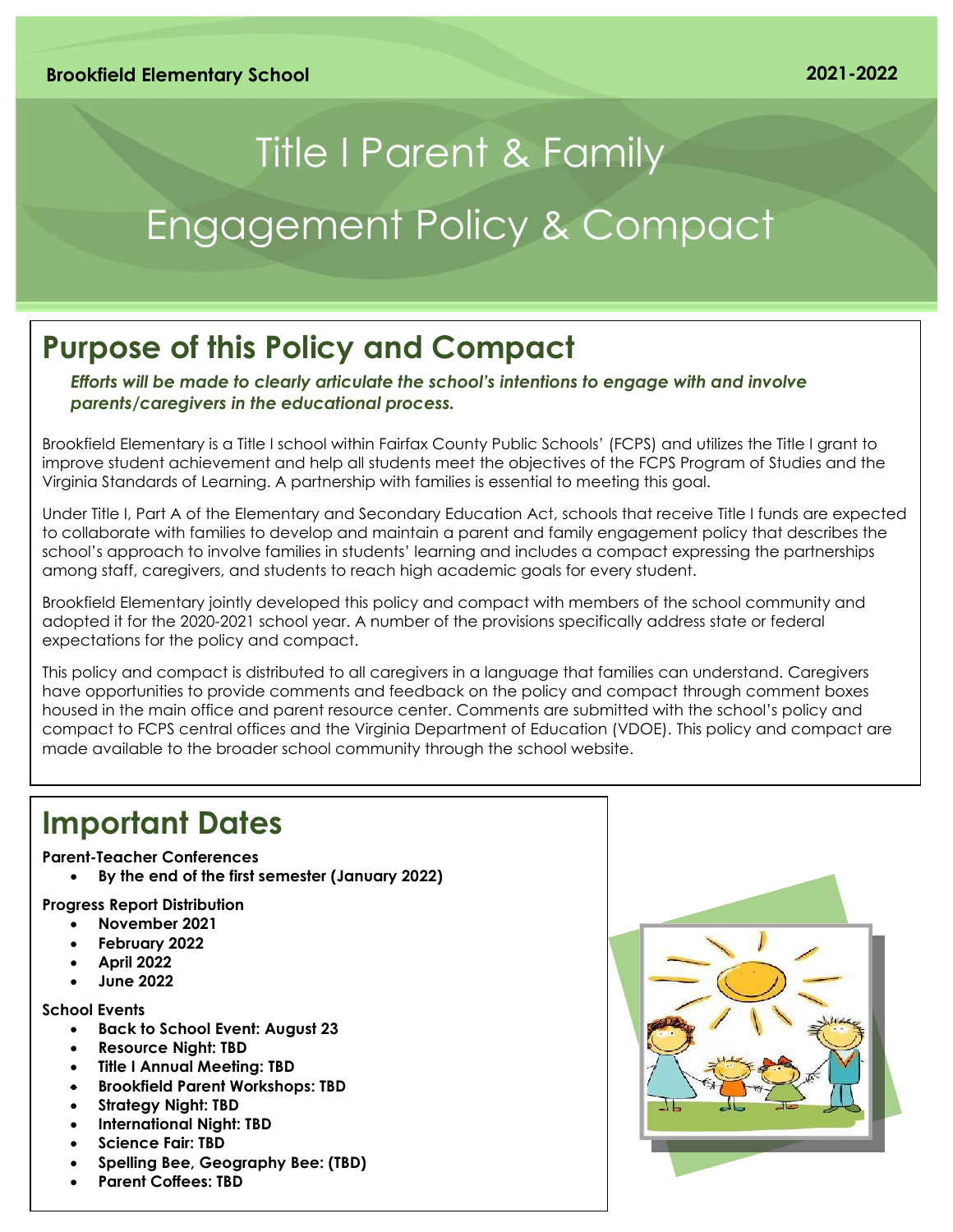### **Building Capacity for Involvement**

*Efforts will be made to ensure parents/caregivers are actively involved in the development, implementation, monitoring, and evaluation of the school's Title I program, including the following:*

- $\Diamond$  Provide family members a voice in decision-making on committees, such as School Innovation and Improvement Plan (SIIP) and PTA.
- Engage caregiver input when developing the School Innovation and Improvement Plan (SIIP), Title I Schoolwide Plan, the Title I Parent and Family Engagement Policy and Compact and plans for use of Title I family engagement funding.
- $\Diamond$  Seek feedback from families on programs within the Title I Schoolwide Plan, offer multiple methods for caregivers to submit comments about programs they may not find satisfactory, and submit any such comments with the Title I Schoolwide Plan to FCPS central offices.
- Invite family members to help in organizing and executing a variety of school events to build collective ownership, such as Cultural Arts Assemblies, Book Fair, International Night, Winter Carnival and Spanish Movie Night.
- $\Diamond$  Provide opportunities for caregivers to volunteer within the school in various ways, such as Book Fair, Read Across America Day, home/school communication folders, and individual classroom opportunities.
- Encourage families to take part in annual evaluation of the content and effectiveness of the division-level Title I parent and family engagement policy in order to identify:
	- barriers to greater family participation,
	- ways to help family members be better able to assist in student learning, and
	- $\Diamond$  strategies to support successful school and family interactions.

# **Effective Communication with Parents**

*Efforts will be made to ensure parents/caregivers receive meaningful communication in a timely manner, including the following:*

- Use multiple methods of communication to families such as eNotify messages through email, phone calls, and texts, News You Choose email bulletins, Twitter, Facebook, Tuesday folders for forms, notes, and event fliers, and regular web updates of school news, calendars, and parent resource links.
- Encourage all caregivers to attend an annual meeting on TBD during the monthly PTA meeting, to share information about Title I services, explain Title I grant requirements, and inform families of their right to be involved in the school.
- $\Diamond$  Share school and student performance data with families in ways that seek their ideas about how to improve performance toward Virginia's challenging academic standards, such as Title I annual meeting on TBD.
- $\Diamond$  Provide opportunities throughout the year for families to better understand the school's goals for students and find ways to improve student learning by Back To School Event, PTA meetings, parent resource workshops, and Title I annual meeting.
- Maintain resources for caregivers to review student assignments and ongoing communication about student work, such as maintaining Schoology and/or Google Classroom sites, quarterly progress reports, quarterly report cards, and parent-teacher conferences.
- Provide ongoing feedback on student progress through quarterly progress reports that show specific areas of proficiency and areas for continued growth.
- Hold parent-teacher conferences for all students at least annually in the first semester and more often, as needed.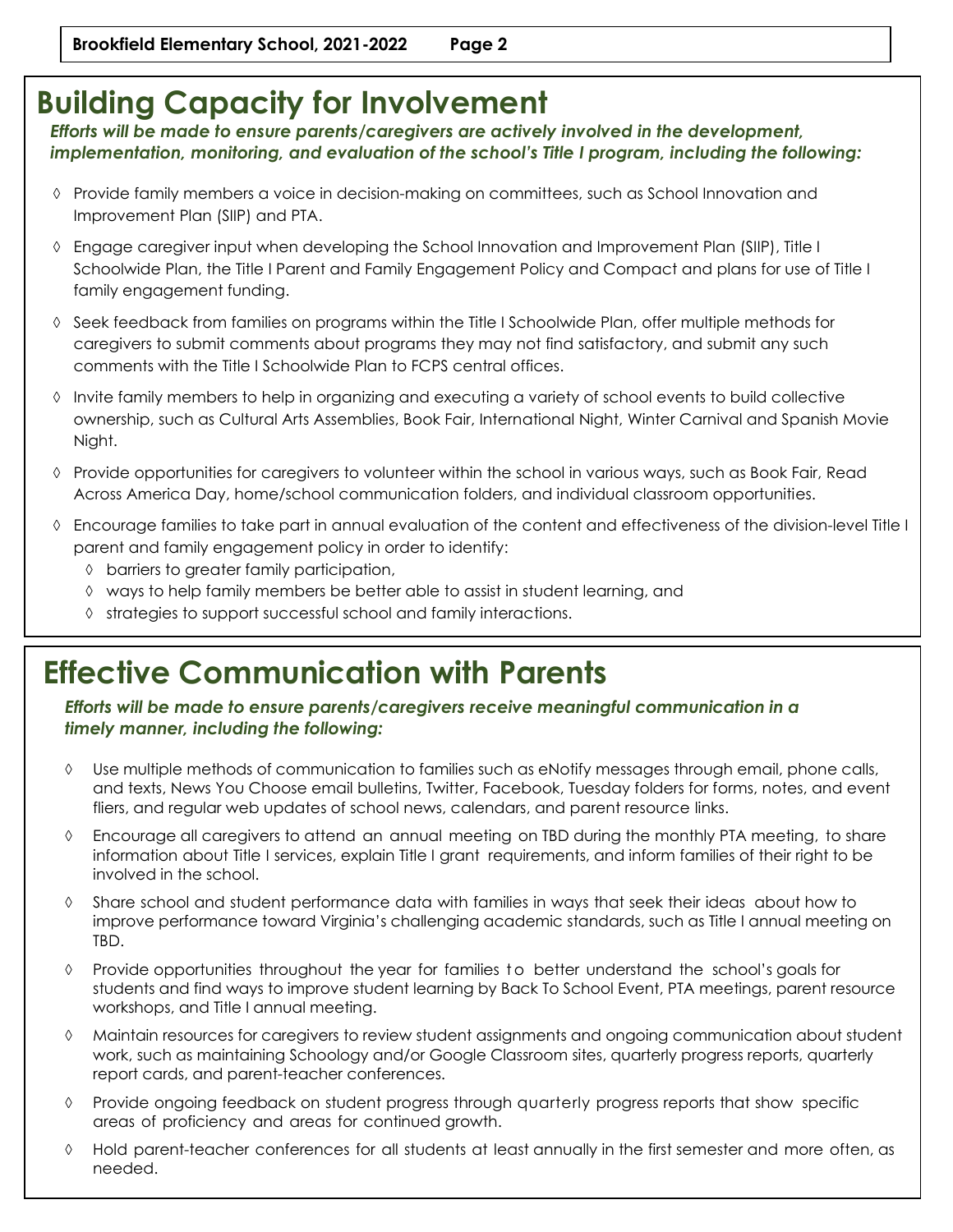**Page 3 Title I Parent & Family Engagement Policy & Compact**

### **Shared Responsibilities for High Academic Achievement**

*Efforts will be made to ensure parents/caregivers receive materials, training, and benefits from school partnerships with social and academic services, community-based organizations, and businesses, including the following:*

- $\Diamond$  Hold workshops connecting caregivers to tools and resources, such as Family Community Resource Night, It's Never Too Early to Think College, and Positive Parenting.
- Offer regular opportunities for families to learn directly from school staff about the school's academic, behavioral, and social programming through parent coffees, literacy/math evening and day events.
- Encourage participation in family learning events where caregivers learn strategies to support their child's learning at home and have a chance to practice those strategies with their child, such as Engineering and Design Thinking Family Night.
- $\Diamond$  Provide ongoing access to resources in the school, such as The Parent Resource Center Lending Library which includes books and videos, information on upcoming parenting classes and workshops, Early Literacy classes and adult ESOL classes, and the Parenting Center.
- $\Diamond$  Provide mentors for students though MentorWorks, Khalfani Mentors and GrandInvolve.
- $\Diamond$  Provide opportunities to donate and access supplies donated by others, such as school supplies and clothing.
- $\Diamond$  Leverage partnerships with local businesses and organizations to enhance school programs and events through volunteers, donations of materials, sponsorship for food and guest speakers.
- $\Diamond$  Support parents in accessing county and community resources, through Parent Liaisons, School Social Worker and Neighborhood Networks.
- $\Diamond$  Offer outreach and training for targeted families through Multi-Disciplinary Delivery Team Meetings.

### *Welcoming All Families*

*Efforts will be made to ensure that all parents/caregivers are welcomed and provided opportunities to actively engage within the school, including the following:*

- $\Diamond$  Create a welcoming atmosphere at the school with courteous faculty and staff, parent friendly signs, student helpers/SCA representatives and the availability of resources in multiple languages.
- $\Diamond$  Provide interpretation services for parent-teacher conferences, workshops, and meetings.
- Translate or provide interpretation of school documents and communication to make them accessible in the caregiver's preferred correspondence language and for those with vision or hearing impairments.
- $\Diamond$  Support two-way communication between families and staff through assistance of a parent liaison for Open House/Back to School Event, parent-teacher conferences, and parent resource workshops.
- Expand access for family participation in informational meetings and learning sessions through PTA meetings, parent resource workshops and STEAM night.
- $\Diamond$  Employ two Parent Liaisons to focus on making connections with parents and enhancing support and opportunities for a successful school experience. The staff will provide support in English and Spanish.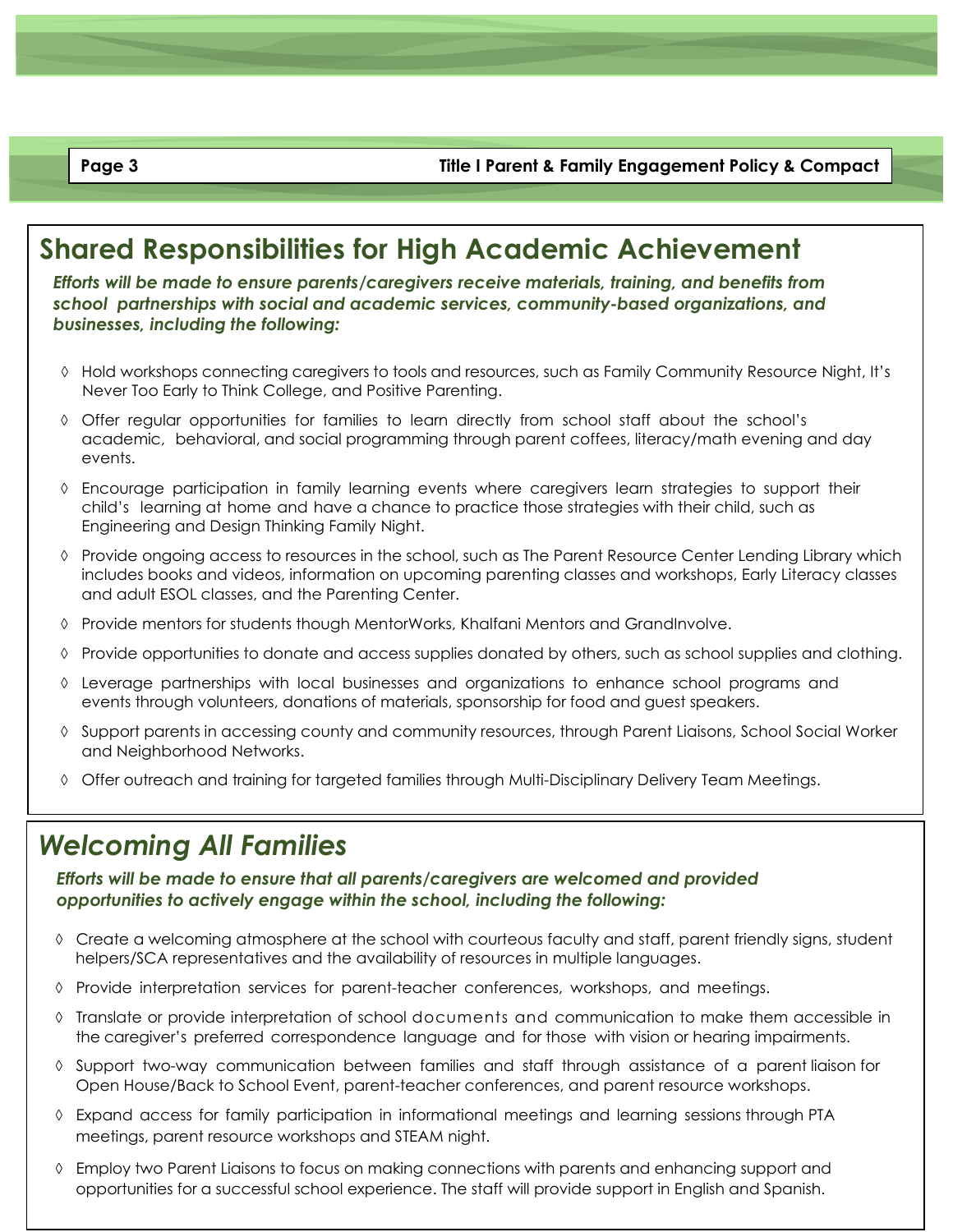# **Compact Provisions**

*School staff, parents/caregivers, and students must work together to ensure student success.* 

### *The staff will:*

#### *Provide a high-quality curriculum and instruction that enables students to meet challenging academic standards through the following actions:*

- $\Diamond$  Teach all students according to the state's challenging standards, using approved curriculum resources.
- $\Diamond$  Provide ongoing professional development and support to all teachers to ensure effective instructional practices are used in all classrooms.
- $\Diamond$  Participate in professional development opportunities that improve teaching and learning.
- $\Diamond$  Actively engage students through interesting and challenging lessons that promote enhanced student achievement.
- Continually assess students to ensure they understand essential knowledge and are academically challenged.
- $\Diamond$  Differentiate learning experiences to meet a range of students' needs and levels.
- Consistently work with families and school colleagues to make school accessible and welcoming places for families

### *Provide a supportive and effective learning environment for students through the following actions:*

- $\Diamond$  Provide clear expectations for student behavior and academic learning.
- $\Diamond$  Offer a variety of resources to help students with their learning.
- $\Diamond$  Create a safe and positive learning environment by supporting the core values of being Respectful, Responsible, and Ready.
- Nurture our diverse community of learners by modeling and teaching respect for individual and cultural differences.
- Communicate regularly with each student's parents and collaborate with other staff members to support each child.

### *Provide assistance to caregivers in understanding the school's program through the following actions:*

- Hold an annual meeting to present information on the school's Title I programs, state and division curriculum and assessments, and the school's state and federal accountability status.
- Provide multiple opportunities for caregivers to ask questions and give input into the Title I programs.
- Consistently work with families and school colleagues to make school an accessible and welcoming place for families.

### *Build caregivers' involvement in the school's Title I program through the following actions:*

- Include caregivers as members of the School Innovation and Improvement Plan (SIIP) Committee, and as collaborators in developing the Title I Schoolwide Plan and plans for the use of Title I family engagement funds.
- $\Diamond$  Include caregivers in the Title I annual meeting.